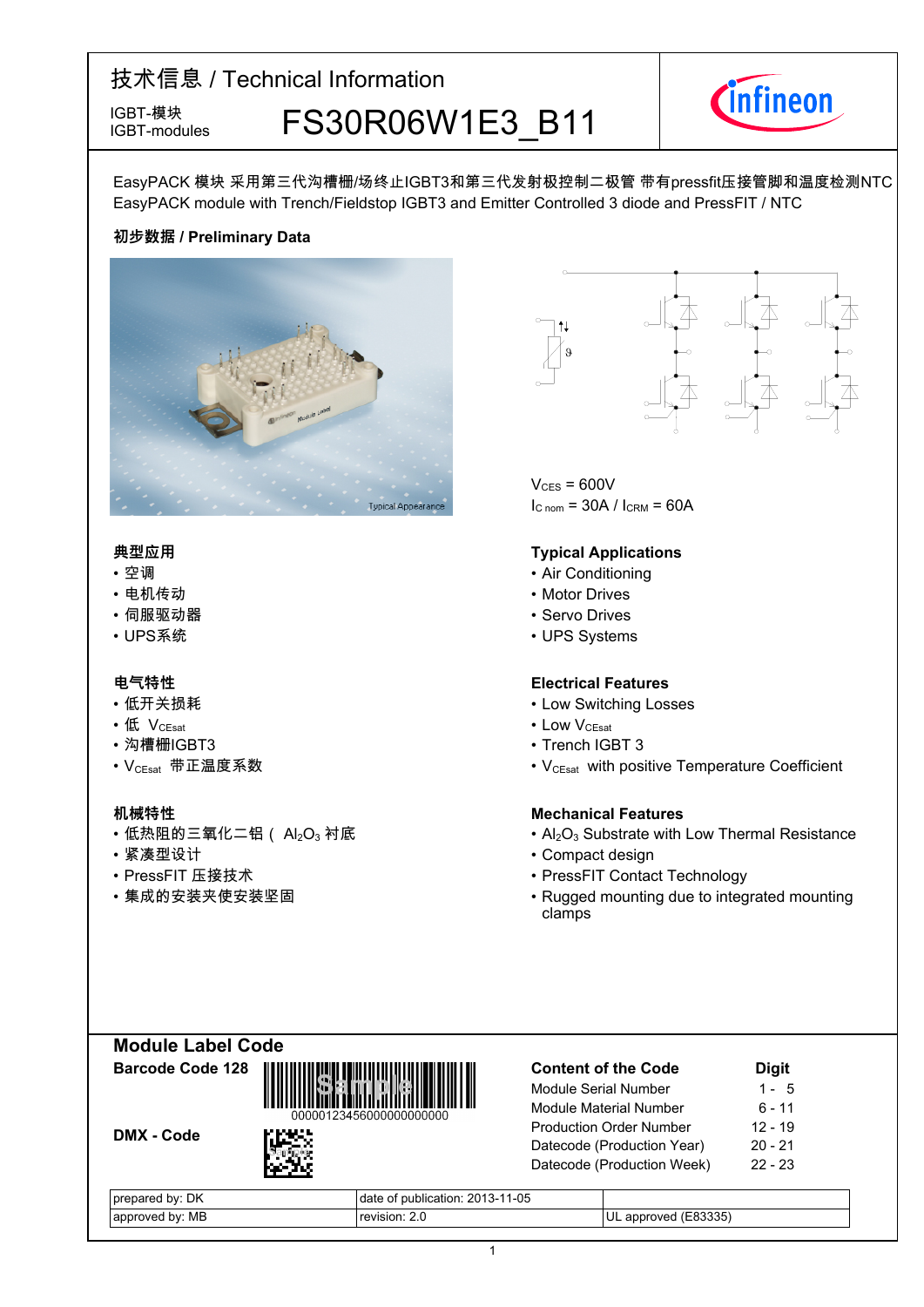IGBT-modules

IGBT-模块 FS30R06W1E3\_B11



## **初步数据 Preliminary-Data**

## **IGBT,-逆变器-/-IGBT,Inverter**

| 最大额定值 / Maximum Rated Values                   |                                                                                                                    |                          |          |        |  |  |  |
|------------------------------------------------|--------------------------------------------------------------------------------------------------------------------|--------------------------|----------|--------|--|--|--|
| 集电极 - 发射极电压<br>Collector-emitter voltage       | $T_{\rm vi}$ = 25 $^{\circ}$ C                                                                                     | $V_{CFS}$                | 600      |        |  |  |  |
| 连续集电极直流电流<br>Continuous DC collector current   | $T_c = 100^{\circ}$ C, $T_{vi \, max} = 175^{\circ}$ C<br>$T_c = 25^{\circ}C$ , $T_{\text{vi max}} = 175^{\circ}C$ | IC <sub>nom</sub><br>Ic. | 30<br>45 | Α<br>A |  |  |  |
| 集电极重复峰值电流<br>Repetitive peak collector current | lt∍ = 1 ms                                                                                                         | <b>CRM</b>               | 60       | Α      |  |  |  |
| 总功率损耗<br>Total power dissipation               | $T_c = 25^{\circ}$ C, $T_{\text{vi max}} = 175^{\circ}$ C                                                          | $P_{\text{tot}}$         | 150      | W      |  |  |  |
| 栅极 - 发射极峰值电压<br>Gate-emitter peak voltage      |                                                                                                                    | V <sub>GES</sub>         | $+/-20$  |        |  |  |  |

| 集电极 - 发射极饱和电压                                       | $I_C = 30 A$ , $V_{GE} = 15 V$                                                                                                                                                    | $T_{\rm vj}$ = 25°C                                                                  |                           |       | 1,55                    | 2,00 | V                            |
|-----------------------------------------------------|-----------------------------------------------------------------------------------------------------------------------------------------------------------------------------------|--------------------------------------------------------------------------------------|---------------------------|-------|-------------------------|------|------------------------------|
| Collector-emitter saturation voltage                | $I_c$ = 30 A, $V_{GE}$ = 15 V<br>$I_C = 30$ A, $V_{GE} = 15$ V                                                                                                                    | $T_{\text{vj}}$ = 125°C<br>$T_{vi}$ = 150 $^{\circ}$ C                               | $V_{CE\ sat}$             |       | 1,70<br>1,80            |      | V<br>V                       |
| 栅极阈值电压<br>Gate threshold voltage                    | $I_c = 0,30$ mA, $V_{CE} = V_{GE}$ , $T_{vi} = 25^{\circ}$ C                                                                                                                      |                                                                                      | V <sub>GEth</sub>         | 4,9   | 5,8                     | 6,5  | V                            |
| 栅极电荷<br>Gate charge                                 | $V_{GE}$ = -15 V  +15 V                                                                                                                                                           |                                                                                      | $\mathsf{Q}_{\mathsf{G}}$ |       | 0,30                    |      | μC                           |
| 内部栅极电阻<br>Internal gate resistor                    | $T_{\rm vj}$ = 25 $^{\circ}$ C                                                                                                                                                    |                                                                                      | $R_{\text{Gint}}$         |       | 0.0                     |      | Ω                            |
| 输入电容<br>Input capacitance                           | f = 1 MHz, $T_{vi}$ = 25°C, $V_{CF}$ = 25 V, $V_{GF}$ = 0 V                                                                                                                       |                                                                                      | $C_{\text{ies}}$          |       | 1,65                    |      | nF                           |
| 反向传输电容<br>Reverse transfer capacitance              | f = 1 MHz, $T_{vi}$ = 25°C, $V_{CE}$ = 25 V, $V_{GE}$ = 0 V                                                                                                                       |                                                                                      | $C_{\mathsf{res}}$        |       | 0.051                   |      | nF                           |
| 集电极-发射极截止电流<br>Collector-emitter cut-off current    | $V_{CE}$ = 600 V, V <sub>GE</sub> = 0 V, T <sub>vi</sub> = 25°C                                                                                                                   |                                                                                      | $l_{\text{CES}}$          |       |                         | 1,0  | mA                           |
| 栅极-发射极漏电流<br>Gate-emitter leakage current           | $V_{CE}$ = 0 V, $V_{GE}$ = 20 V, $T_{vi}$ = 25°C                                                                                                                                  |                                                                                      | $I_{GES}$                 |       |                         | 400  | nA                           |
| 开通延迟时间(电感负载)<br>Turn-on delay time, inductive load  | $I_{C}$ = 30 A, $V_{CF}$ = 300 V<br>$V_{GE}$ = $\pm$ 15 V<br>$R_{\text{Gon}}$ = 15 $\Omega$                                                                                       | $T_{vi}$ = 25°C<br>$T_{\rm vj}$ = 125°C<br>$T_{\rm vj} = 150^{\circ}$ C              | t <sub>d on</sub>         |       | 0,023<br>0,023<br>0,023 |      | μs<br>μs<br>μs               |
| 上升时间(电感负载)<br>Rise time, inductive load             | $I_{C}$ = 30 A, $V_{CF}$ = 300 V<br>$V_{GF}$ = ±15 V<br>$R_{\text{Gon}}$ = 15 $\Omega$                                                                                            | $T_{\rm vj}$ = 25°C<br>$T_{\text{vj}}$ = 125°C<br>$T_{\text{vj}}$ = 150 $^{\circ}$ C | $t_{r}$                   |       | 0,023<br>0,028<br>0,029 |      | <b>US</b><br><b>US</b><br>μs |
| 关断延迟时间(电感负载)<br>Turn-off delay time, inductive load | $I_{C}$ = 30 A, $V_{CF}$ = 300 V<br>$V_{GE}$ = $\pm 15$ V<br>$R_{Goff}$ = 15 $\Omega$                                                                                             | $T_{vi}$ = 25°C<br>$T_{\text{vj}}$ = 125°C<br>$T_{vi}$ = 150 $^{\circ}$ C            | $t_{d \text{ off}}$       |       | 0,15<br>0,16<br>0,18    |      | μs<br><b>US</b><br>μs        |
| 下降时间(电感负载)<br>Fall time, inductive load             | $I_{C}$ = 30 A, $V_{CE}$ = 300 V<br>$V_{GE}$ = $\pm$ 15 V<br>$R_{Goff}$ = 15 $\Omega$                                                                                             | $T_{vi}$ = 25 $^{\circ}$ C<br>$T_{\text{vj}}$ = 125°C<br>$T_{vi}$ = 150 $^{\circ}$ C | $t_{\rm f}$               |       | 0,12<br>0,165<br>0,175  |      | μs<br>μs<br>μs               |
| 开通损耗能量 (每脉冲)<br>Turn-on energy loss per pulse       | $I_c$ = 30 A, $V_{CE}$ = 300 V, L <sub>s</sub> = 50 nH<br>$V_{GE}$ = ±15 V, di/dt = 1000 A/µs (T <sub>vj</sub> = 150°C) T <sub>vj</sub> = 125°C<br>$R_{\text{Gon}}$ = 15 $\Omega$ | $T_{vi}$ = 25°C<br>$T_{vi}$ = 150 $^{\circ}$ C                                       | $E_{on}$                  |       | 0.60<br>0,75<br>0,80    |      | mJ<br>mJ<br>mJ               |
| 关断损耗能量 (每脉冲 )<br>Turn-off energy loss per pulse     | $I_c = 30$ A, $V_{CE} = 300$ V, L <sub>S</sub> = 50 nH<br>$V_{GE}$ = ±15 V, du/dt = 4200 V/µs (T <sub>vj</sub> = 150°C)T <sub>vj</sub> = 125°C<br>$R_{Goff}$ = 15 $\Omega$        | $T_{vi}$ = 25°C<br>$T_{vi}$ = 150 $^{\circ}$ C                                       | $E_{\text{off}}$          |       | 0,62<br>0,83<br>0,87    |      | mJ<br>mJ<br>mJ               |
| 短路数据<br>SC data                                     | $V_{GE}$ $\leq$ 15 V, V <sub>CC</sub> = 360 V<br>Vcemax = Vces -Lsce ·di/dt                                                                                                       | $t_P \leq 8$ µs, $T_{vi} = 25$ °C<br>$t_P \le 6$ µs, $T_{vi} = 150^{\circ}$ C        | $I_{SC}$                  |       | 210<br>150              |      | Α<br>A                       |
| 结 - 外壳热阻<br>Thermal resistance, junction to case    | 每个 IGBT / per IGBT                                                                                                                                                                |                                                                                      | $R_{th,IC}$               |       | 0,90                    | 1,00 | K/W                          |
| 外壳 - 散热器热阻<br>Thermal resistance, case to heatsink  | 每个 IGBT / per IGBT<br>$\lambda_{\text{Paste}} = 1 \text{ W/(m·K)}$ / $\lambda_{\text{grease}} = 1 \text{ W/(m·K)}$                                                                |                                                                                      | $R_{thCH}$                |       | 0,85                    |      | K/W                          |
| 在开关状态下温度<br>Temperature under switching conditions  |                                                                                                                                                                                   |                                                                                      | $T_{\rm vi\,op}$          | $-40$ |                         | 150  | $^{\circ}$ C                 |
|                                                     |                                                                                                                                                                                   |                                                                                      |                           |       |                         |      |                              |
| prepared by: DK                                     | date of publication: 2013-11-05                                                                                                                                                   |                                                                                      |                           |       |                         |      |                              |
| approved by: MB                                     | revision: 2.0                                                                                                                                                                     |                                                                                      |                           |       |                         |      |                              |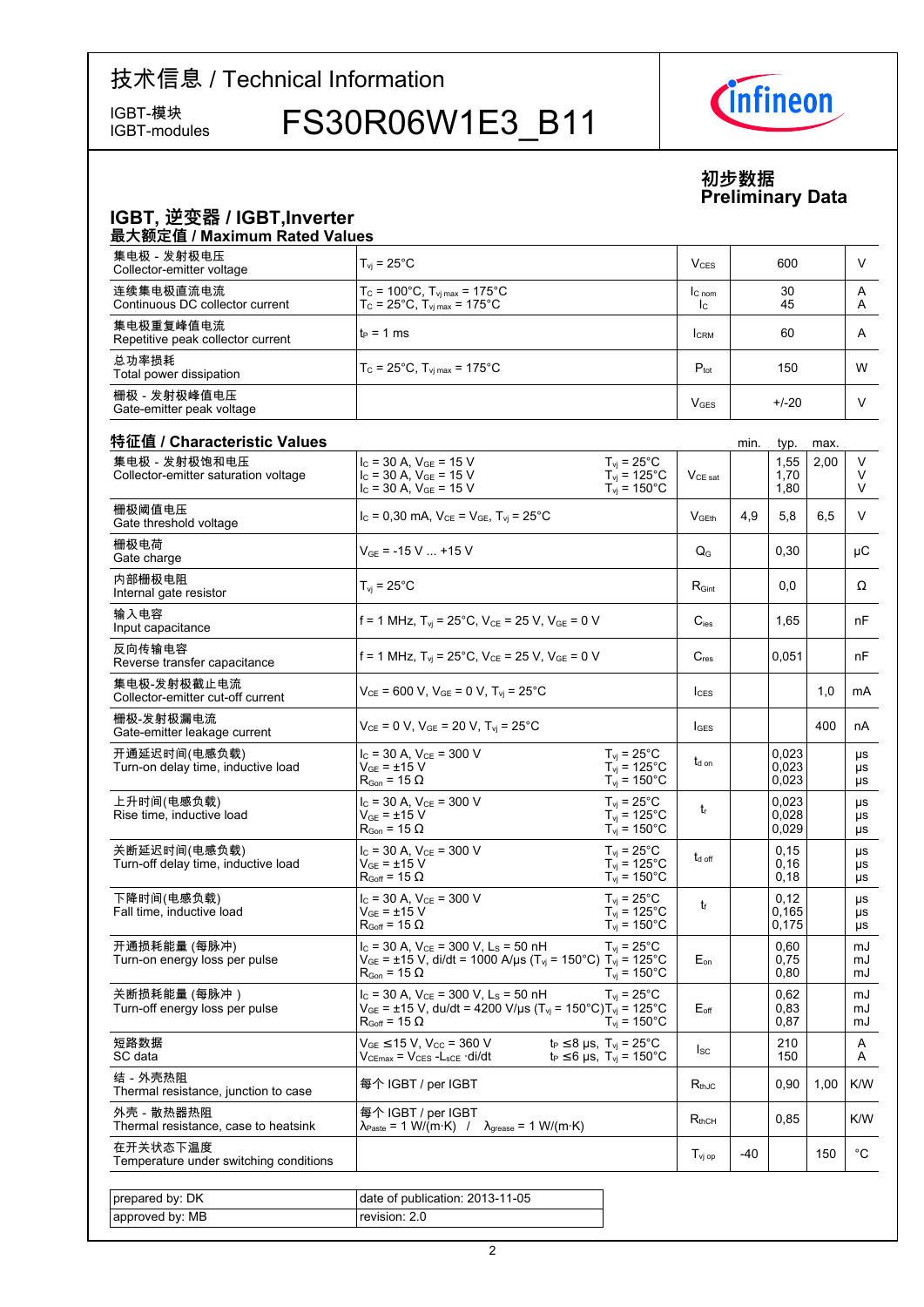IGBT-modules

IGBT-模块 FS30R06W1E3\_B11



## **初步数据 Preliminary-Data**

## 二极管,逆变器 / Diode, Inverter

| 最大额定值 / Maximum Rated Values                |                                                                                                                              |                         |              |                  |  |  |  |
|---------------------------------------------|------------------------------------------------------------------------------------------------------------------------------|-------------------------|--------------|------------------|--|--|--|
| 反向重复峰值电压<br>Repetitive peak reverse voltage | $T_{\rm vi}$ = 25°C                                                                                                          | <b>V</b> <sub>RRM</sub> | 600          |                  |  |  |  |
| 连续正向直流电流<br>Continuous DC forward current   |                                                                                                                              | I۴                      | 30           | A                |  |  |  |
| 正向重复峰值电流<br>Repetitive peak forward current | lt∍ = 1 ms                                                                                                                   | <b>FRM</b>              | 60           | A                |  |  |  |
| I2t-值<br>$l2t$ - value                      | $V_R$ = 0 V, t <sub>P</sub> = 10 ms, T <sub>vi</sub> = 125°C<br>$V_R = 0$ V, t <sub>P</sub> = 10 ms, T <sub>vi</sub> = 150°C | $12$ t                  | 90,0<br>82,0 | $A^2S$<br>$A^2S$ |  |  |  |

#### 特征值 / Characteristic

| 特征值 / Characteristic Values                        |                                                                                                                   |                                                                               |                              | min.  | typ.                 | max. |                |
|----------------------------------------------------|-------------------------------------------------------------------------------------------------------------------|-------------------------------------------------------------------------------|------------------------------|-------|----------------------|------|----------------|
| 正向电压<br>Forward voltage                            | $I_F = 30 A$ , $V_{GF} = 0 V$<br>$I_F = 30 A$ , $V_{GE} = 0 V$<br>$I_F = 30 A$ , $V_{GE} = 0 V$                   | $T_{vi}$ = 25°C<br>$T_{vi}$ = 125 $^{\circ}$ C<br>$T_{vi}$ = 150 $^{\circ}$ C | $V_F$                        |       | 1,60<br>1,55<br>1,50 | 2,00 | $\vee$         |
| 反向恢复峰值电流<br>Peak reverse recovery current          | $I_F = 30$ A, - di <sub>F</sub> /dt = 1000 A/us (T <sub>vi</sub> =150°C)<br>$V_R = 300 V$<br>$V_{GF}$ = -15 V     | $T_{vi}$ = 25°C<br>$T_{vi}$ = 125°C<br>$T_{\rm vi}$ = 150°C                   | <b>IRM</b>                   |       | 20,0<br>24,0<br>26,0 |      | A<br>A<br>A    |
| 恢复电荷<br>Recovered charge                           | $I_F = 30$ A, - di $_F/dt = 1000$ A/us (T <sub>vi</sub> =150 °C)<br>$V_R$ = 300 V<br>$V_{GF}$ = -15 V             | $T_{vi}$ = 25 $^{\circ}$ C<br>$T_{vi}$ = 125°C<br>$T_{\rm vi}$ = 150°C        | Q,                           |       | 1,20<br>2,00<br>2,30 |      | μC<br>μC<br>μC |
| 反向恢复损耗(每脉冲)<br>Reverse recovery energy             | $I_F = 30$ A, - di $_F/dt = 1000$ A/us (T <sub>vi</sub> =150 <sup>o</sup> C)<br>$V_R$ = 300 V<br>$V_{GF}$ = -15 V | $T_{\rm vi}$ = 25°C<br>$T_{vi}$ = 125°C<br>$T_{\rm vi}$ = 150 $^{\circ}$ C    | $E_{rec}$                    |       | 0,17<br>0.35<br>0,41 |      | mJ<br>mJ<br>mJ |
| 结-外壳热阻<br>Thermal resistance, junction to case     | 每个二极管 / per diode                                                                                                 |                                                                               | $R_{th,IC}$                  |       | 1.15                 | 1,25 | K/W            |
| 外壳 - 散热器热阻<br>Thermal resistance, case to heatsink | 每个二极管 / per diode<br>$\lambda_{\text{Paste}} = 1 \text{ W/(m·K)}$ / $\lambda_{\text{grease}} = 1 \text{ W/(m·K)}$ |                                                                               | $\mathsf{R}_{\text{thCH}}$   |       | 0,90                 |      | K/W            |
| 在开关状态下温度<br>Temperature under switching conditions |                                                                                                                   |                                                                               | $\mathsf{T}_\mathsf{vi\ op}$ | $-40$ |                      | 150  | °€             |

## 负温度系数热敏电阻 / NTC-Thermistor

| 特征值 / Characteristic Values  |                                                          |                     | min. | typ. | max. |           |
|------------------------------|----------------------------------------------------------|---------------------|------|------|------|-----------|
| 额定电阻值<br>Rated resistance    | $T_c = 25^{\circ}$ C                                     | $R_{25}$            |      | 5,00 |      | $k\Omega$ |
| R100 偏差<br>Deviation of R100 | $T_c$ = 100°C. R <sub>100</sub> = 493 Ω                  | $\Delta$ R/R        | $-5$ |      | 5    | %         |
| 耗散功率<br>Power dissipation    | $T_c = 25^{\circ}$ C                                     | $P_{25}$            |      |      | 20.0 | mW        |
| B-值<br>B-value               | $R_2 = R_{25}$ exp $[B_{25/50}(1/T_2 - 1/(298, 15 K))]$  | $B_{25/50}$         |      | 3375 |      | Κ         |
| B-值<br>B-value               | $R_2 = R_{25}$ exp $[B_{25/80}(1/T_2 - 1/(298, 15 K))]$  | B <sub>25/80</sub>  |      | 3411 |      | κ         |
| B-值<br>B-value               | $R_2 = R_{25}$ exp $[B_{25/100}(1/T_2 - 1/(298, 15 K))]$ | B <sub>25/100</sub> |      | 3433 |      | κ         |

根据应用手册标定

Specification according to the valid application note.

| prepared by: DK | date of publication: 2013-11-05 |
|-----------------|---------------------------------|
| approved by: MB | revision: 2.0                   |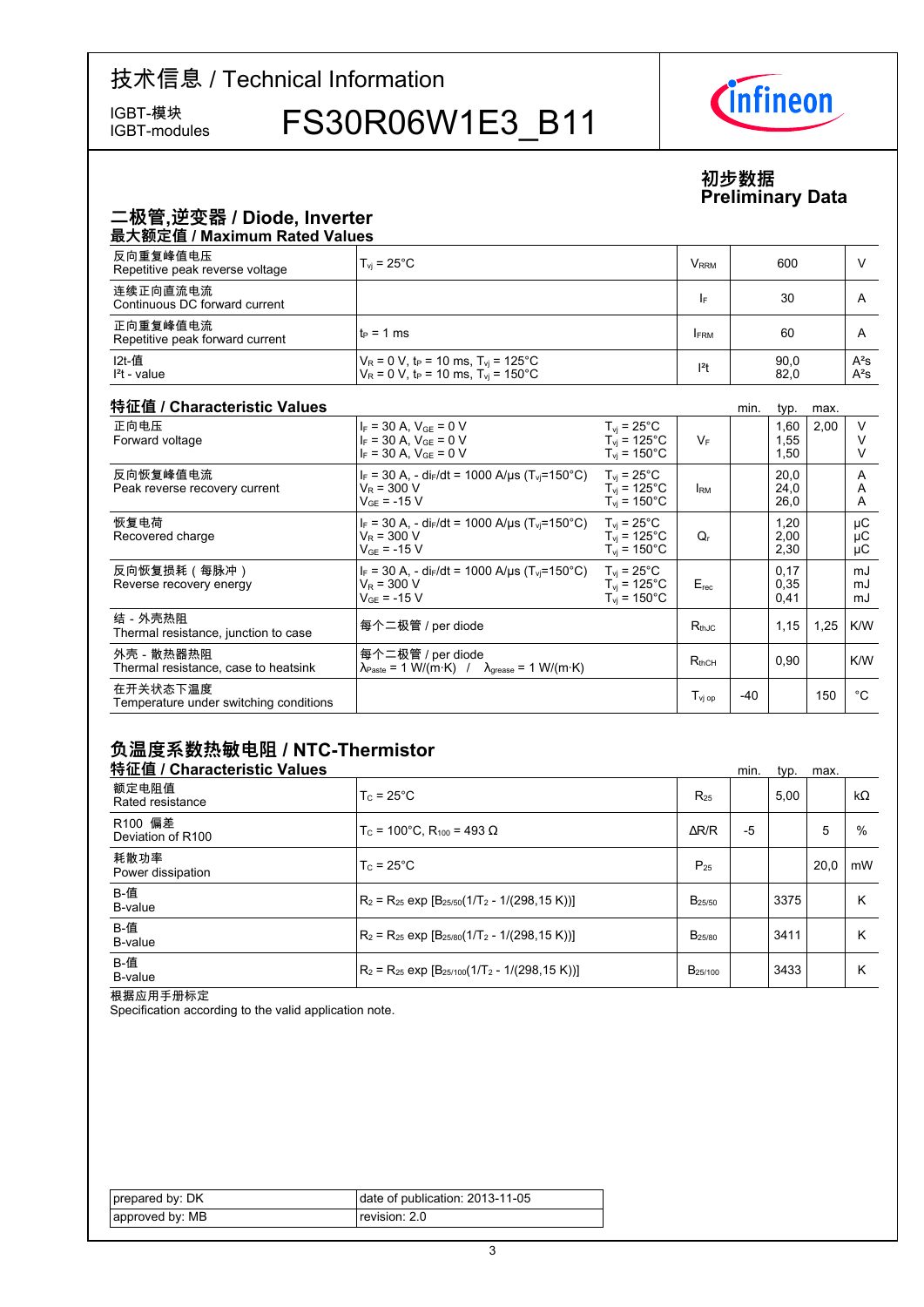IGBT-modules

IGBT-模块 FS30R06W1E3\_B11



## **初步数据 Preliminary-Data**

| 模块 / Module                                                      |                                                                    |                 |       |                                |      |             |
|------------------------------------------------------------------|--------------------------------------------------------------------|-----------------|-------|--------------------------------|------|-------------|
| 绝缘测试电压<br>Isolation test voltage                                 | RMS, $f = 50$ Hz, $t = 1$ min.                                     | Visol           |       | 2,5                            |      | kV          |
| 内部绝缘<br>Internal isolation                                       | 基本绝缘 (class 1, IEC 61140)<br>basic insulation (class 1, IEC 61140) |                 |       | Al <sub>2</sub> O <sub>3</sub> |      |             |
| 爬电距离<br>Creepage distance                                        | 端子- 散热片 / terminal to heatsink<br>端子- 端子 / terminal to terminal    |                 |       | 11,5<br>6,3                    |      | mm          |
| 电气间隙<br>Clearance                                                | 端子- 散热片 / terminal to heatsink<br>端子- 端子 / terminal to terminal    |                 |       | 10,0<br>5,0                    |      | mm          |
| 相对电痕指数<br>Comperative tracking index                             |                                                                    | <b>CTI</b>      |       | > 200                          |      |             |
|                                                                  |                                                                    |                 | min.  | typ.                           | max. |             |
| 杂散电感 模块<br>Stray inductance module                               |                                                                    | $L_{\rm sCF}$   |       | 25                             |      | nH          |
| 模块引线电阻,端子-芯片<br>Module lead resistance, terminals - chip         | T <sub>C</sub> = 25°C, 每个开关 / per switch                           | $R_{CC' + FF'}$ |       | 4,50                           |      | $m\Omega$   |
| 储存温度<br>Storage temperature                                      |                                                                    | $T_{\sf stg}$   | $-40$ |                                | 125  | $^{\circ}C$ |
| Anpresskraft für mech. Bef. pro Feder<br>mountig force per clamp |                                                                    | F               | 20    |                                | 50   | N           |
| 重量<br>Weight                                                     |                                                                    | G               |       | 24                             |      | g           |

Der Strom im Dauerbetrieb ist auf 25 A effektiv pro Anschlusspin begrenzt The current under continuous operation is limited to 25 A rms per connector pin

| prepared by: DK | date of publication: 2013-11-05 |
|-----------------|---------------------------------|
| approved by: MB | revision: 2.0                   |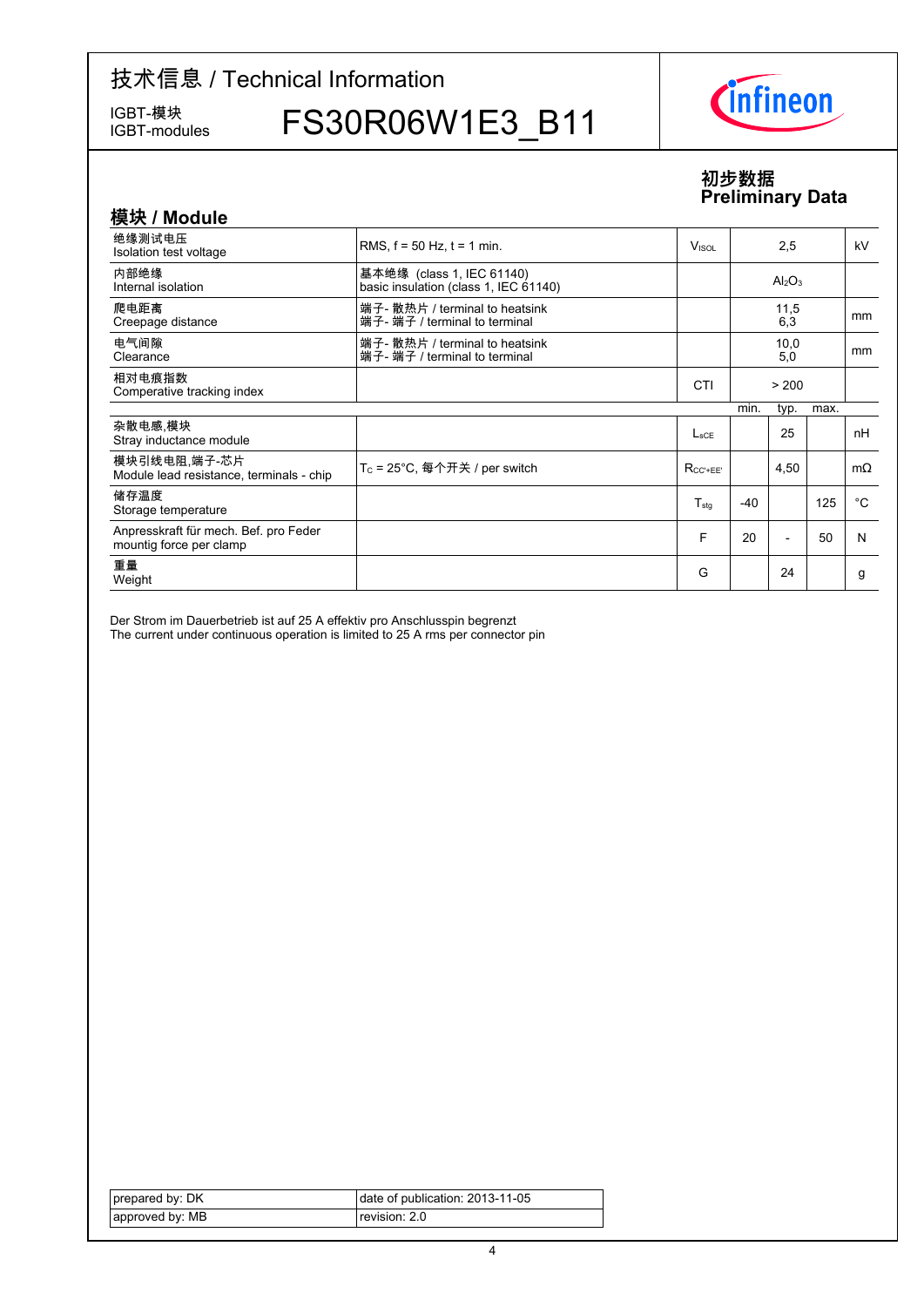

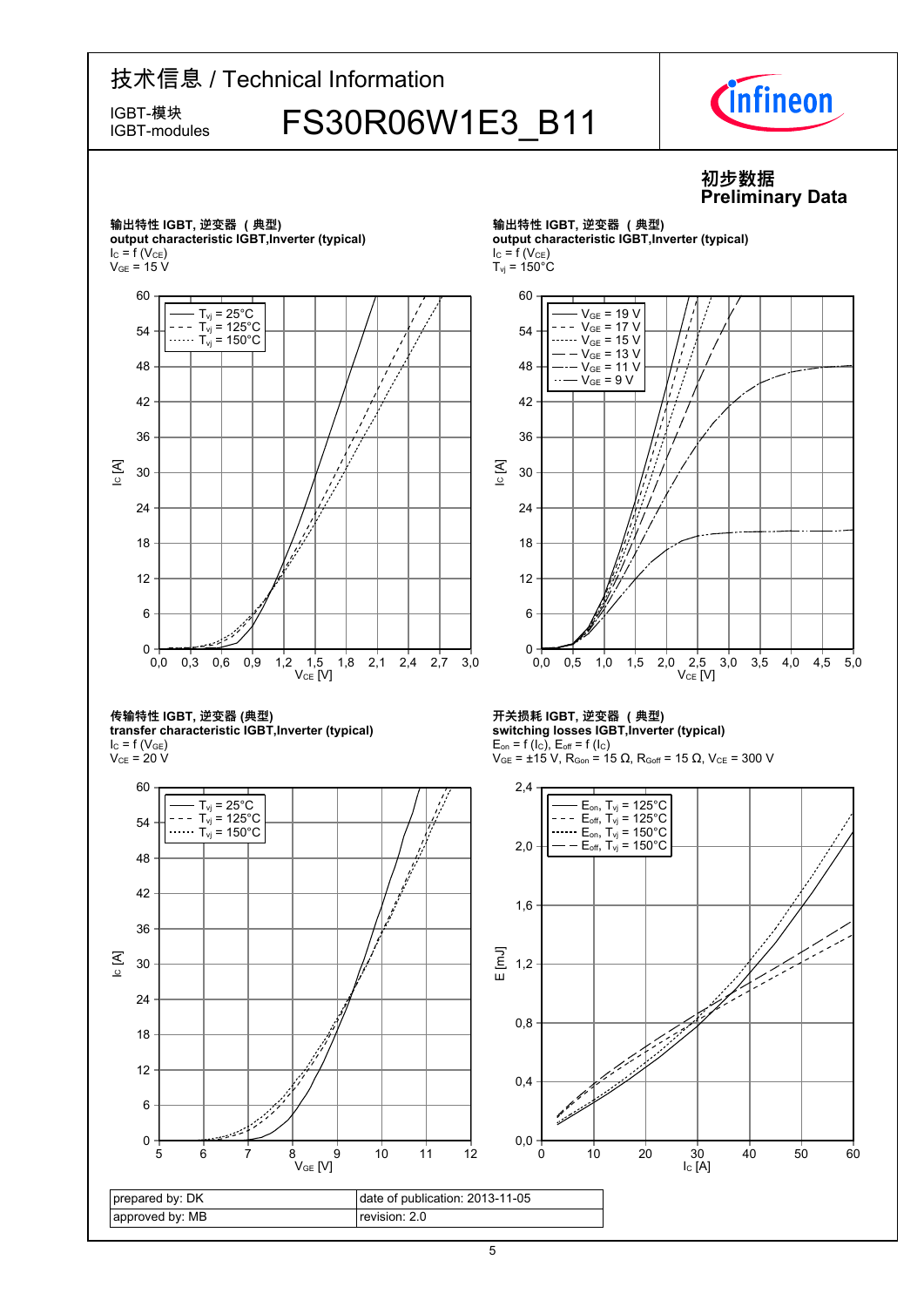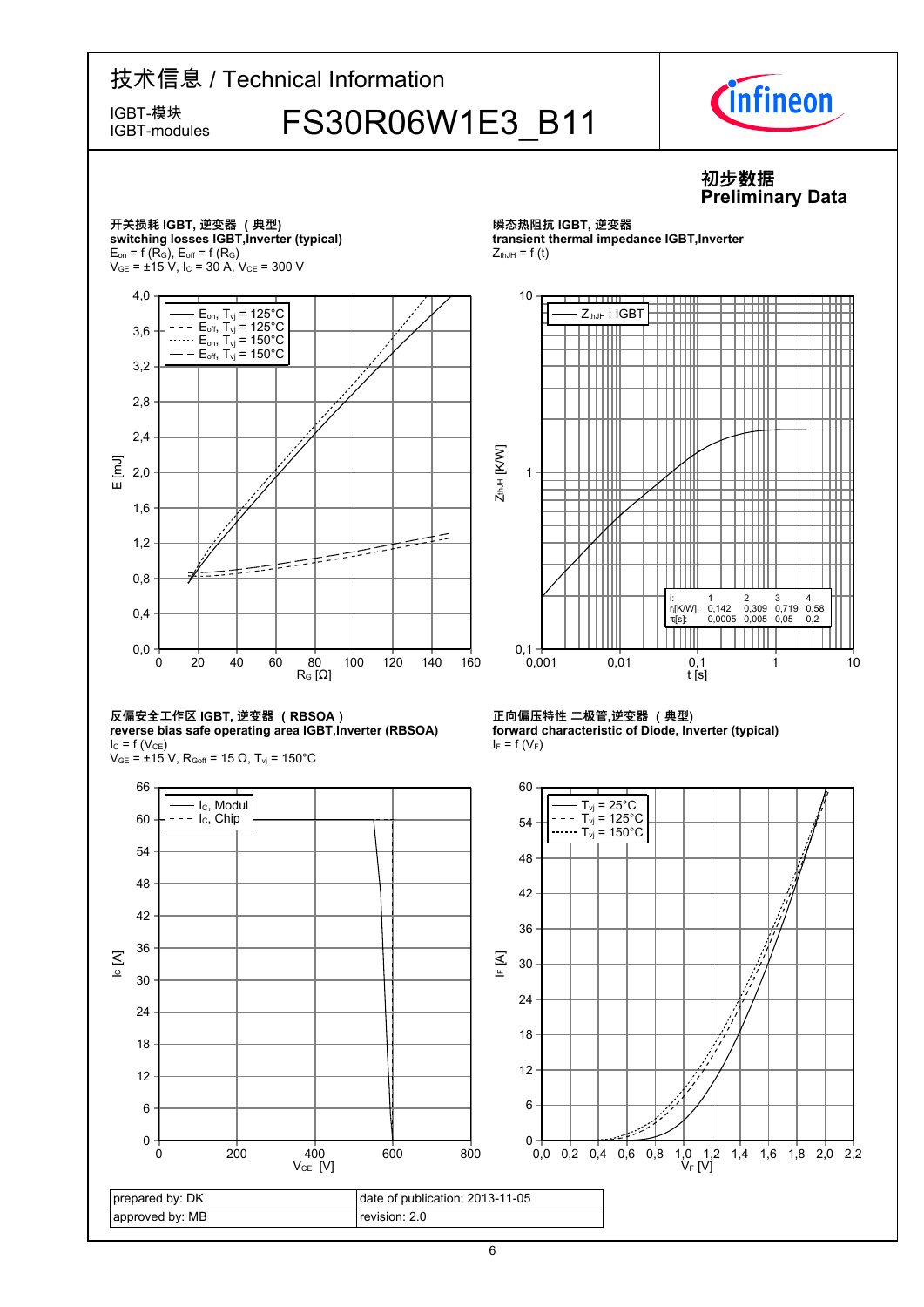## 技术信息 / Technical Information IGBT-模块 FS30R06W1E3\_B11 IGBT-modules



## **初步数据 Preliminary-Data**

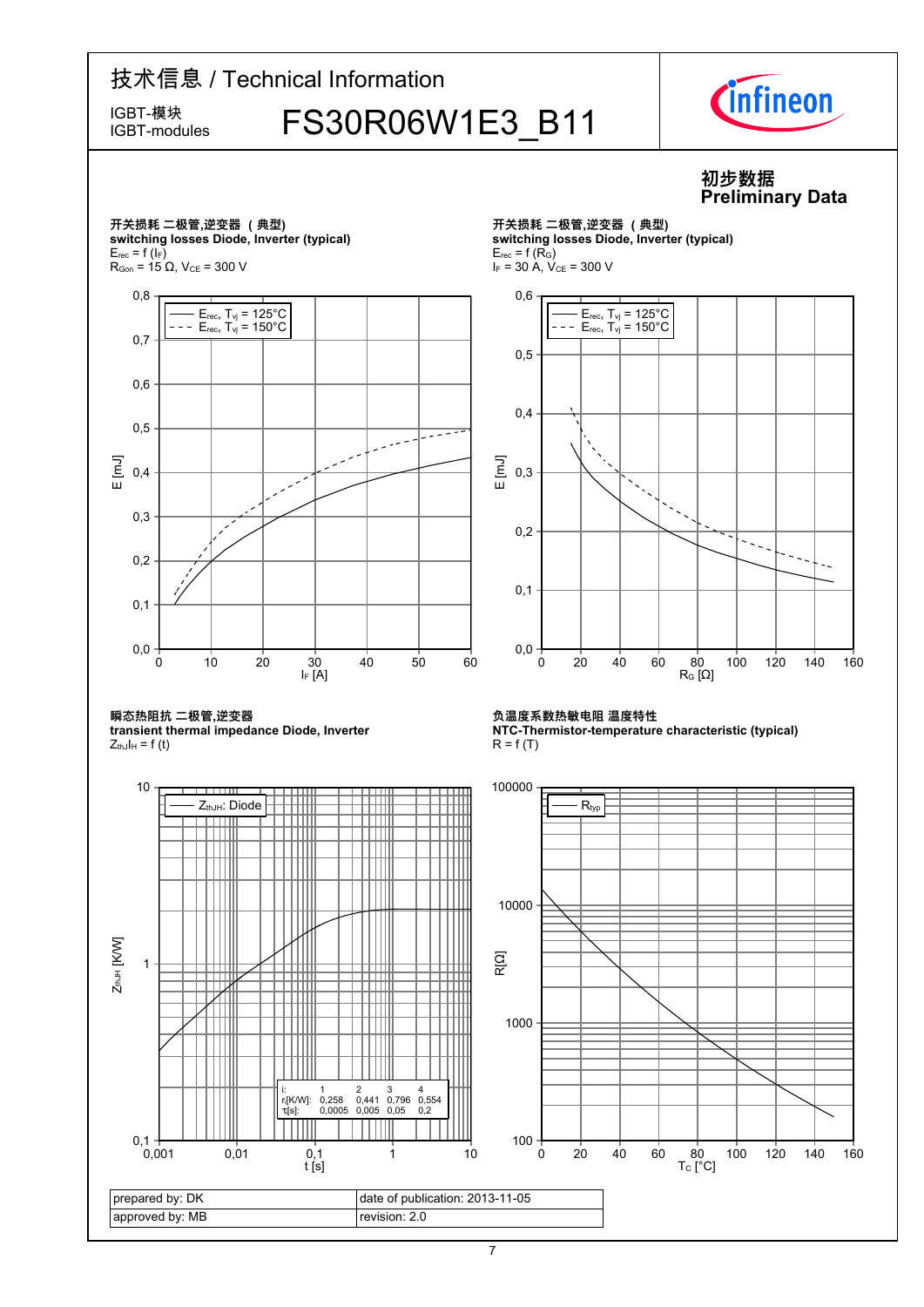

| prepared by: DK | date of publication: 2013-11-05 |
|-----------------|---------------------------------|
| approved by: MB | revision: 2.0 l                 |

◈

ŀ

-n

 $4.5 - 1.1$ 

 $2.3 - 1.1 \times 8.5 - 1.3$ 

 $4 \times 2.8$ 

2x9 according to screw head / washer